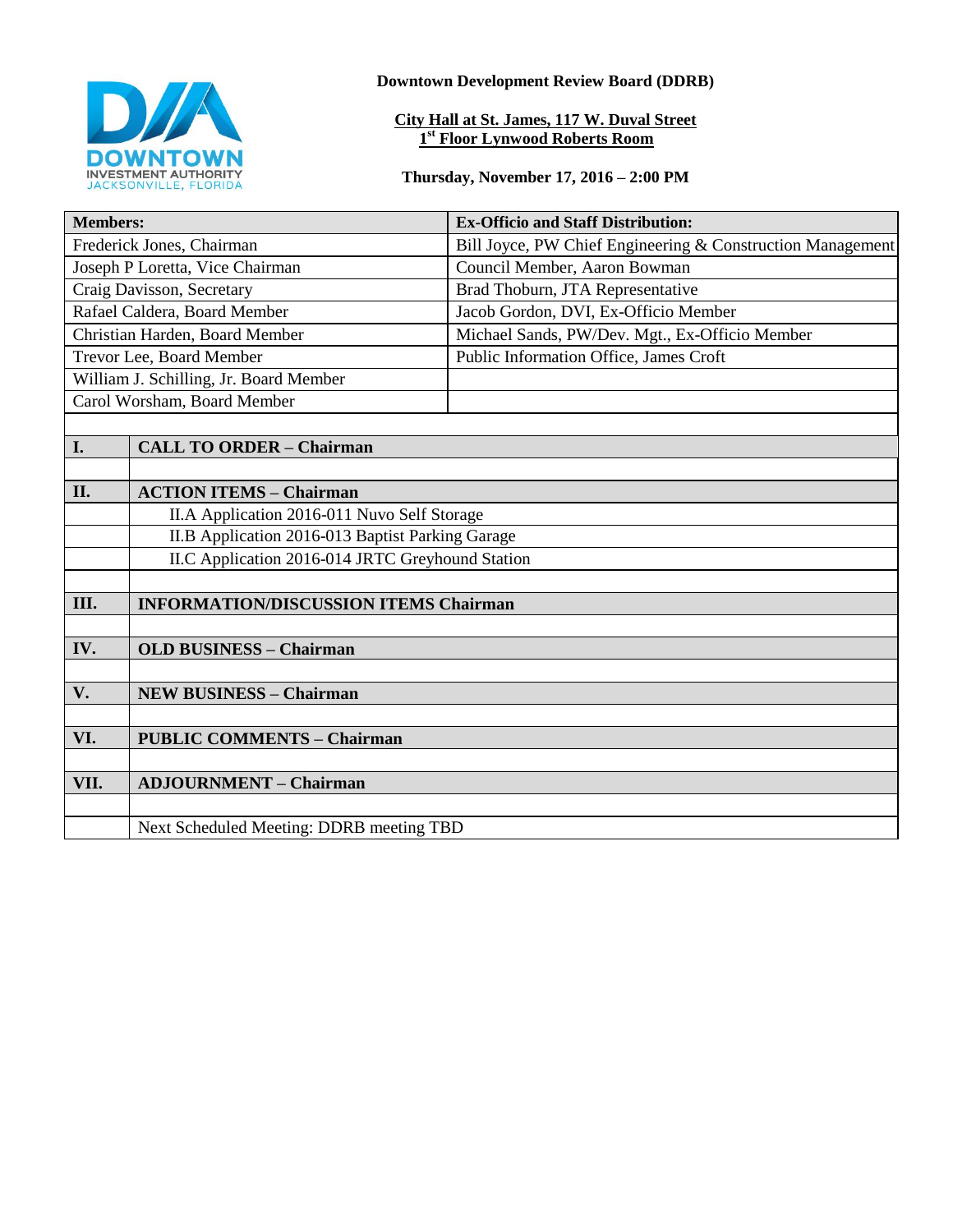

**Downtown Development Review Board (DDRB)**

**City Hall at St. James, 117 W. Duval Street Don Davis Room, 1st Floor**

*Thursday, November 17, 2016 - 2:00 p.m.*

# *MEETING* **MINUTES**

**Board Members Present:** F. Jones, Chair; J. Loretta, Vice Chair; R. Caldera, C. Davisson; C. Harden; B. Schilling; T. Lee; and C. Worsham

**Board Members Not Present:** None

**DIA Chairman Present:** Jim Bailey

**DIA Staff Present:** Guy Parola, Redevelopment Manger; and Jim Klement, Development Coordinator.

**Representing Office of City Council:** None

**Representing Office of the Mayor:** Johnny Gaffney

**Representing Office of General Counsel:** Jason Teal

# **I. CALL TO ORDER**

**Meeting Convened: 2:15 p.m.** 

Chairman Jones convened the meeting and the attendees identified themselves for the record.

Chairman Jones asked anyone wishing to speak on a particular project to complete a public speaker card and give to Karen. He also reminded Board Members to disclose if they had any ex-parte communication with any of the applicants presenting projects today or conflicts of interest prior to the item being addressed by the Board.

# **II. ACTION ITEMS**

## **A. DDRB APPLICATION 2016-011, NUVO DEVELOPMENT, WAREHOUSE PROJECT REQUEST FOR FINAL REVIEW WITH DEVIATIONS.**

Jim Klement reviewed the project report dated November 17, 2016. This project received conceptual approval from the DDRB on September 22, 2016. He introduced the Applicant Ryan Blaida whom provided an overview of the project.

The floor was opened and closed for public comments (there were no comments from the public).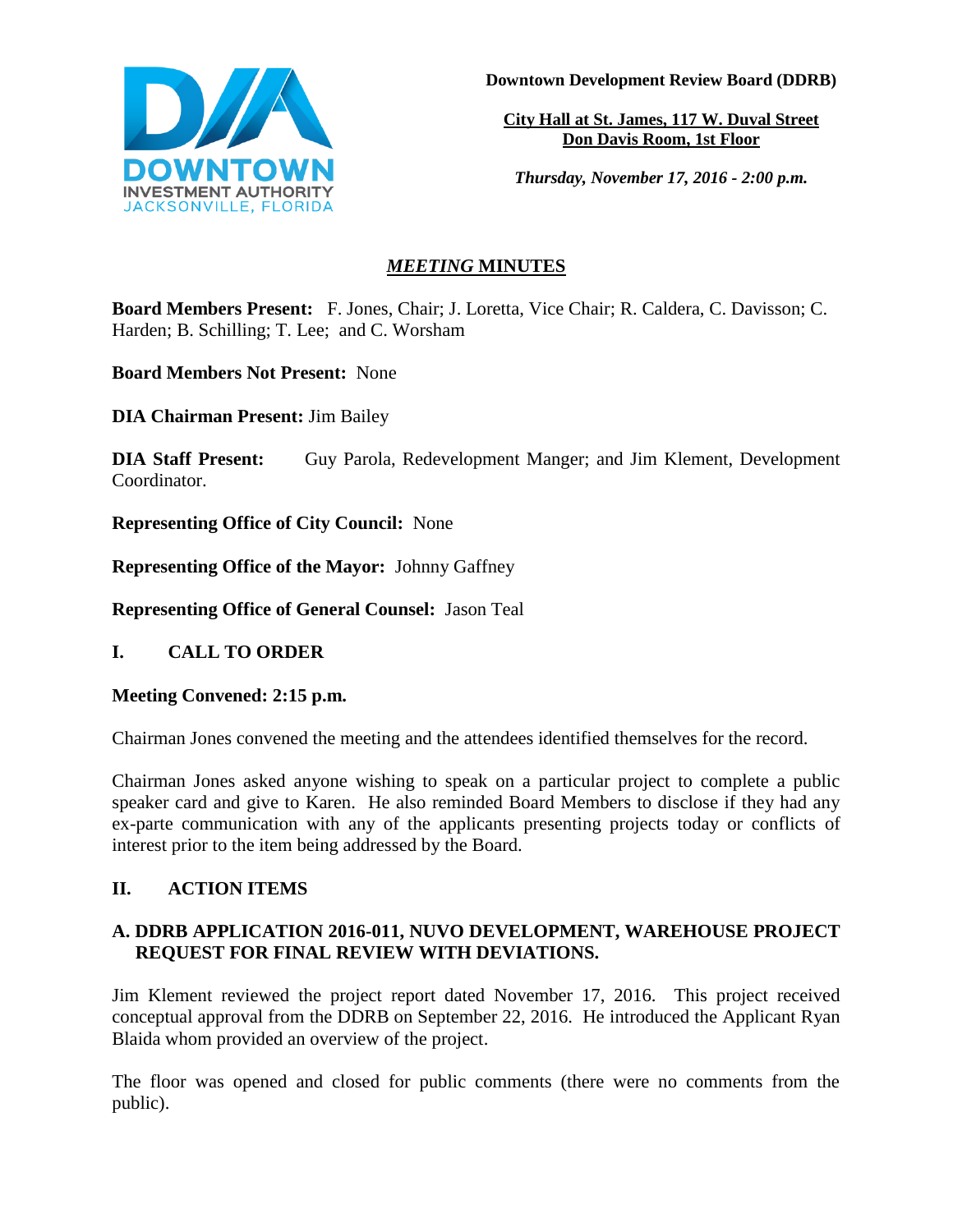Downtown Development Review Board (DDRB) – Regular Meeting Thursday, November 17, 2016 Page 2 of 4

Comments from the Board Members:

#### **A MOTION WAS MADE BY BOARD MEMBER WORSHAM AND SECONDED BY BOARD MEMBER DAVISSON APPROVING DDRB APPLICATION 2016-011 NUVO SELF STORAGE:**

**The DDRB approved the following deviations:**

- **1. The DDRB granted a deviation from** *Sec.656.361.14.-River Views and Height of Buildings and Structures***, to allow a maximum overall building height of 65 feet.**
- **2. The DDRB granted a deviation from** *Sec.656.361.16.-Off-Street Parking Overlay* **to reduce the required parking to 4 spaces and 1 handicap spaces in lieu of Code requirement.**
- **3. The DDRB granted a deviation from** *Sec.656.361.18***.-** *Transparency* **to reduce the required 50% transparency requirement for façade treatment on street frontage (Elder Street, Myrtle Avenue, and Elm Street) to allow 30 feet of lineal transparency frontage on Elm and Elder Streets and 80 feet of lineal transparency on Myrtle Avenue (as per exhibit presented November 17, 2016, DDRB presentation).**

**Then the DDRB granted Final Approval with the following condition:**

- **1. The project landscape plans shall be approved by DDRB staff prior to submittal and approval of building permit so as to approve tree selection and planting selection; and**
- **2. The project site development plans shall provide a 6 foot sidewalk along Myrtle Avenue frontage and show street light locations and type prior to submittal and approval of building permit.**

## **THE MOTION PASSED UANIMOUSLY 8-0.**

## **B. DDRB 2016-013, BAPTIST PARKING GARAGE, BAPTIST HEALTH, REQUEST FOR CONCEPTUAL APPROVAL**

Mr. Klement reviewed the project report dated November 17, 2016. The DDRB is seeking final approval for the proposed parking garage and a portion of the existing surface lot all located on the existing surface parking lot located on the Southbank adjacent to the Baptist Medical Center with frontage on Palm Avenue, San Marco Boulevard, Prudential Drive, with portions of the development adjacent to the CSX rail lines. The conceptual was approved on October 20, 2016.

Keith Tickell, representing Baptist Health provided a presentation.

Board Member Bill Schilling recused from voting.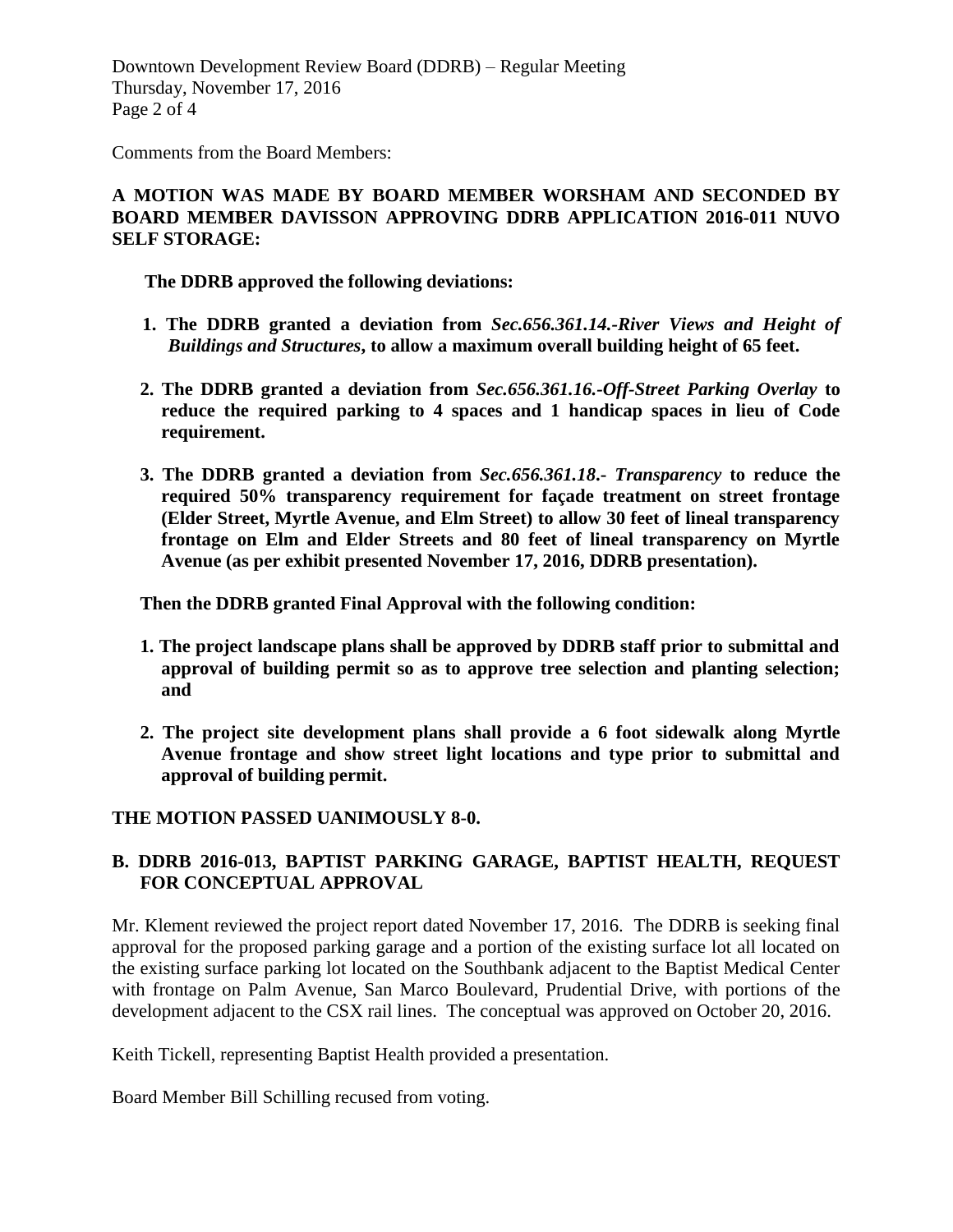#### **A MOTION WAS MADE BY AND SECONDED BY FOR FINAL APPROVAL OF DDRB APPLICATION 2016-013 BAPTIST MEDICAL CENTER, LOT A PARKING GARAGE, SOUTHBANK DISTRICT, JACKSONVILLE, FLORIDA:**

**The DDRB approved the following deviations:**

- **1. The DDRB granted a deviation from** *Sec. 656.361.13.-Entrances* **to not provide entrances to the building from San Marco Boulevard and Prudential street frontage.**
- **2. The DDRB granted a deviation from** *Sec.656.361.14.-River Views and Height of Buildings and Structures* **to allow the height of the building to exceed the maximum height requirements of the underlying zoning district permitting an overall building height of 89 feet.**
- **3. The DDRB granted a deviation from** *Sec.656.361.17 Surface Parking, Trash, Storage, and Loading Area Screening and Landscaping Requirements* **to allow an alternative landscape tree planting schedule and reduction of landscaping along the surface parking lot fronting Gary Street, as well as allow a permanent vinyl coated chain link fence along the new building facing the CSX rail right of way adjacent to San Marco Boulevard and Prudential Drive in lieu of the wrought iron type fence.**

**Then the DDRB granted Final Approval with the following condition:**

**1. The surface parking lot A landscape plans shall be submitted to DDRB staff for review and approval prior to final 10 set review for permit approval.** 

## **THE MOTION PASSED 7-0-1 (BOARD MEMBER SCHILLING RECUSED)**

## **C. DDRB APPLICATION 2016-014 JRTC GREYHOUND STATION**

Jim Klement reviewed the project report dated November 17, 2016. The DDRB is seeking final approval for the proposed Jacksonville Regional Transportation Center-Intercity Bus Terminal.

Hamid Tabassian, Applicant provided a presentation.

Chairman Jones recused from voting.

## **A MOTION WAS MADE BY BOARD MEMBER DAVISSON AND SECONDED BY BOARD MEMBER WORSHAM FOR FINAL APPROVAL OF DDRB APPLICATION 2016-014.**

**The DDRB approved the following deviations:**

 **1. The DDRB granted a deviation from** *Sec. 656.361.13.-Entrances* **to not provide entrances to the building from Stuart Street frontage.**